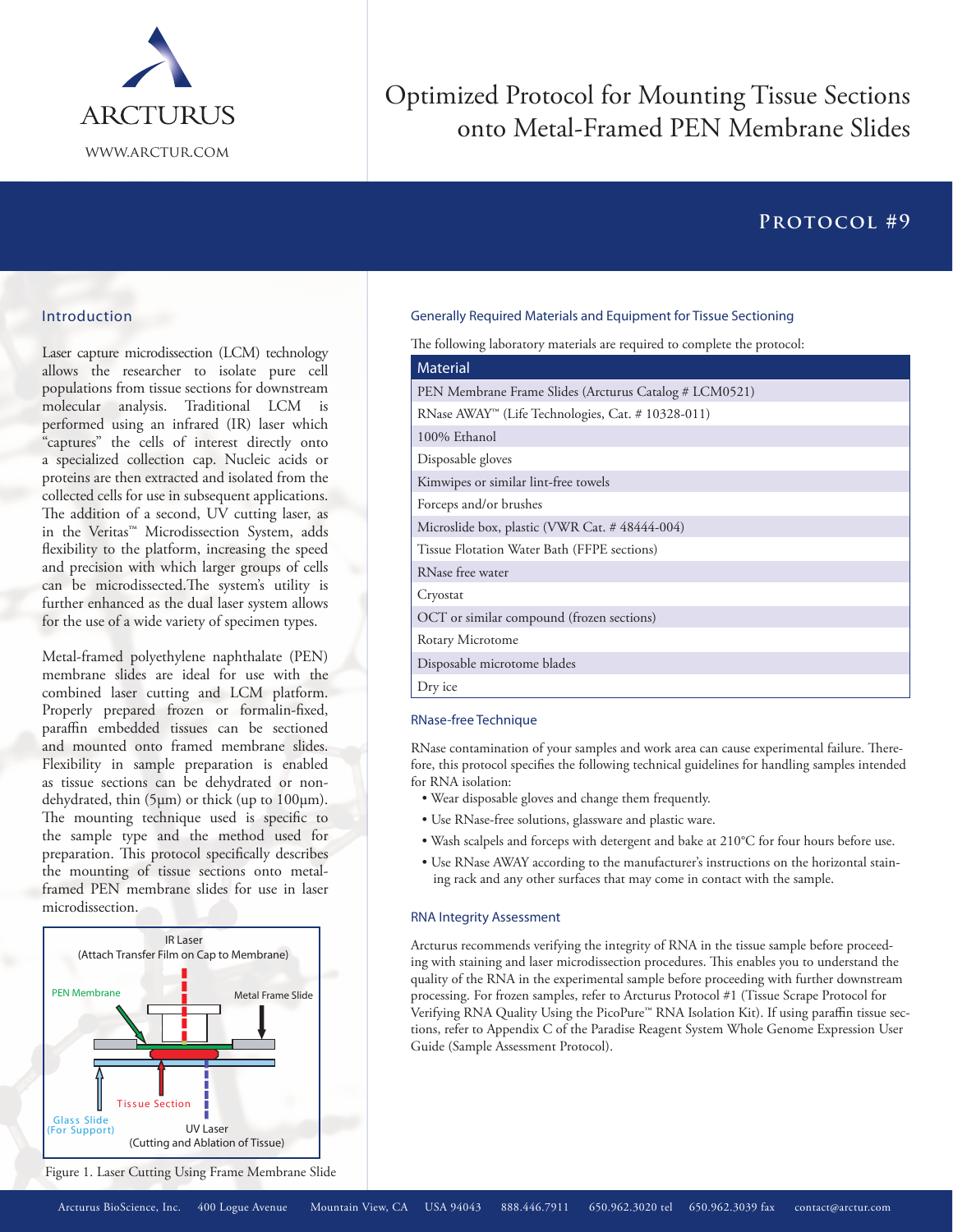

Figure 2. Metal-Framed PEN Membrane Slide

Window Area



#### **Sectioning and Slide Preparation Procedure**

Special Procedural Notes:

- **application note #1** with paraffin tissue sections. Irradiation with UV light also serves to sterilize the membrane slide by • Prior to use, frame membrane slides should be exposed to UV light (maximum=245nm) for 15-30 minutes. This process will increase the adherence characteristics of the membrane, especially for use eliminating potential nuclease and nucleic acid contaminants.
- Tissue sections should be mounted only within the window area of the slide. Any tissue mounted outside of the window area will be obscured by the frame and will not be accessible for microdissection. Tissue sections should be oriented lengthwise within the window of the slide. This will maximize the area of the tissue accessible for microdissection.
- For best results, tissue sections should be mounted on the "flat" side (back) of the framed membrane slide. While the "well" side can be used, it is more difficult to mount sections on this side.
- Framed membrane slides should be kept at room temperature during the sectioning procedure.
- In order to maintain your frozen tissue sections at the coldest temperature possible during sectioning, place a microslide box in the cryostat or in a container filled with dry ice before beginning your sectioning. This box will be the repository for each slide that has tissue mounted on it while additional sections are being made.

### **Frozen Tissue Sections**

| <b>Step</b> | Procedure                                                                                                                                                                                                                                                                                                                                                                                                                                                                                             |
|-------------|-------------------------------------------------------------------------------------------------------------------------------------------------------------------------------------------------------------------------------------------------------------------------------------------------------------------------------------------------------------------------------------------------------------------------------------------------------------------------------------------------------|
| 1.          | Pre-cool the cryostat to the temperature recommended by the manufacturer for<br>the specimen you are preparing.                                                                                                                                                                                                                                                                                                                                                                                       |
| 2.          | Wipe down the knife holder and anti-roll plate of the cryostat with 100%<br>ethanol to avoid sample cross-contamination. Allow the ethanol to completely<br>evaporate, or dry surfaces with a clean kimpwipe, prior to initiating the<br>sectioning process.                                                                                                                                                                                                                                          |
| 3.          | Install a new disposable microtome blade in the cryostat.                                                                                                                                                                                                                                                                                                                                                                                                                                             |
| 4.          | Set cutting thickness to 8µm.                                                                                                                                                                                                                                                                                                                                                                                                                                                                         |
| 5.          | Place a microslide box in the cryostat or on dry ice near the cryostat.                                                                                                                                                                                                                                                                                                                                                                                                                               |
| 6.          | Transfer the cryomold containing the specimen from the $-70^{\circ}$ C freezer to the<br>cryostat, transporting on dry ice if necessary.                                                                                                                                                                                                                                                                                                                                                              |
| 7.          | Wait a minimum of 10 minutes for the specimen to equilibrate with the<br>temperature of the cryostat. Using OCT, mount the specimen to the specimen<br>holder.                                                                                                                                                                                                                                                                                                                                        |
| 8.          | Cut 8µm sections. As each section is cut from the block, lay the section flat on<br>the metal plate just beneath the knife edge using the anti-roll plate or brushes. If<br>you are cutting more than one specimen, move to a new, unused section of the<br>blade, or use a new disposable blade for each one to avoid cross contamination.                                                                                                                                                           |
| 9.          | To mount the section(s) onto the room temperature metal frame slide, slowly<br>roll the flat side of the slide onto the sections and press gently down on the slide.<br>Carefully lift the slide away from the knife holder. The sections should be loosely<br>adhered to the membrane. Do not remove the slide from the interior of the<br>cryostat during this process.<br>Note: Be sure that the tissue is mounted within the window area of the slide,<br>and is not obscured by the metal frame. |
| 10.         | To create a tight bond between the tissue sections and the membrane, gently<br>place your index finger of your free hand on the "well" side of the slide for one to<br>two seconds. This will cause the sections to "melt" and bind to the membrane.<br>Do not remove the metal frame slide from the cryostat during this procedure.                                                                                                                                                                  |
| 11.         | After the frozen section has adhered to the membrane, immediately place the<br>metal frame slide into the slide box in the cryostat or on dry ice.                                                                                                                                                                                                                                                                                                                                                    |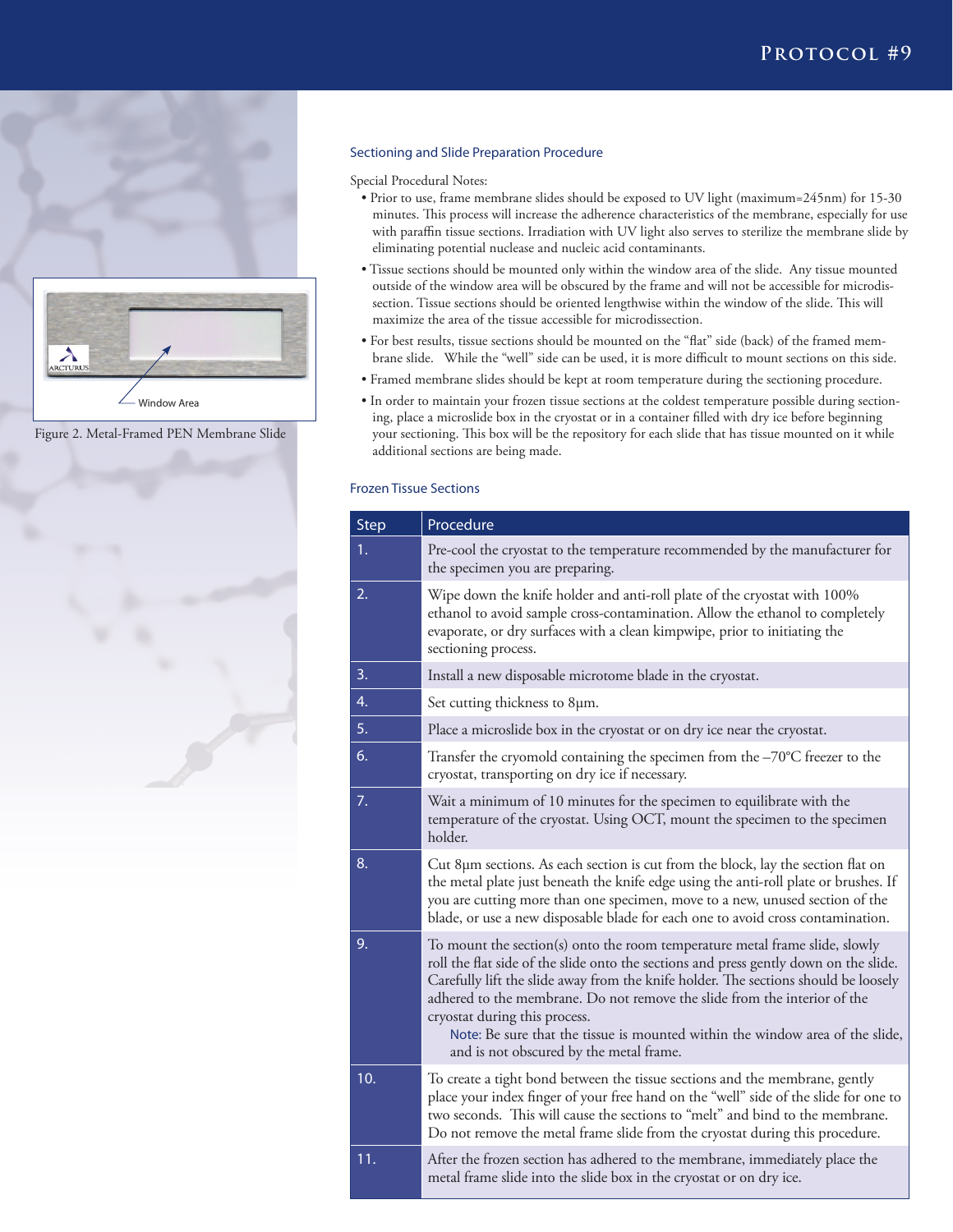

# **Paraffin Tissue Sections**

| Step | Procedure                                                                                                                                                                                                                                                                                                                                                                                                                                                                                                                                              |
|------|--------------------------------------------------------------------------------------------------------------------------------------------------------------------------------------------------------------------------------------------------------------------------------------------------------------------------------------------------------------------------------------------------------------------------------------------------------------------------------------------------------------------------------------------------------|
| 1.   | Wipe all surfaces of the microtome that may come in contact with the tissue<br>sections with RNase Away.                                                                                                                                                                                                                                                                                                                                                                                                                                               |
| 2.   | Set cutting thickness to 7 µm on the microtome.                                                                                                                                                                                                                                                                                                                                                                                                                                                                                                        |
| 3.   | Place paraffin block into specimen holder. Trim off any excess paraffin from the<br>block face. Cut and discard the first five sections after trimming.                                                                                                                                                                                                                                                                                                                                                                                                |
| 4.   | From the fresh surface, cut 7 µm sections from your specimen. If you are<br>cutting more than one specimen, move to a new, unused section of the blade,<br>or use a new disposable blade for each one to avoid cross contamination.                                                                                                                                                                                                                                                                                                                    |
| 5.   | Remove section(s) from the microtome and float onto the heated water bath<br>containing plain RNase free water (do not use adhesives such as gelatin in<br>water bath). Allow section(s) to flatten. Minimize time in the water bath to no<br>longer than one minute.                                                                                                                                                                                                                                                                                  |
| 6.   | Mount each section on a room-temperature slide. When picking up section(s)<br>from the water bath, collect the section(s) in the desired position within the<br>usable area of the membrane. Either the "flat" or "well" side of the membrane<br>may be used. However, the flat side is recommended for best performance<br>during laser microdissection.<br>Note: If the "well" side of the membrane is used to collect paraffin sections,<br>special care must be taken to ensure that all water is drained away from the<br>area around the tissue. |
| 7.   | Once the tissue section has been mounted, it cannot be repositioned to a<br>different area on the membrane.                                                                                                                                                                                                                                                                                                                                                                                                                                            |
| 8.   | After the required number of paraffin sections has been collected onto the<br>membrane, the frame slide should be placed in an upright position to facilitate<br>draining away any water from the tissue area.                                                                                                                                                                                                                                                                                                                                         |
| 9.   | If water becomes trapped at the edge of the section, it should be wicked off<br>with a clean kimwipe, taking care not to touch the tissue itself.                                                                                                                                                                                                                                                                                                                                                                                                      |
| 10.  | Air-dry the slides for a minimum of 30 minutes and a maximum of 3 hours<br>at room temperature, then store in slide boxes until ready for use. Slides may<br>be stored at room temperature in a dessicator for up to two weeks. For longer<br>storage the slides should be placed at -70°C.                                                                                                                                                                                                                                                            |